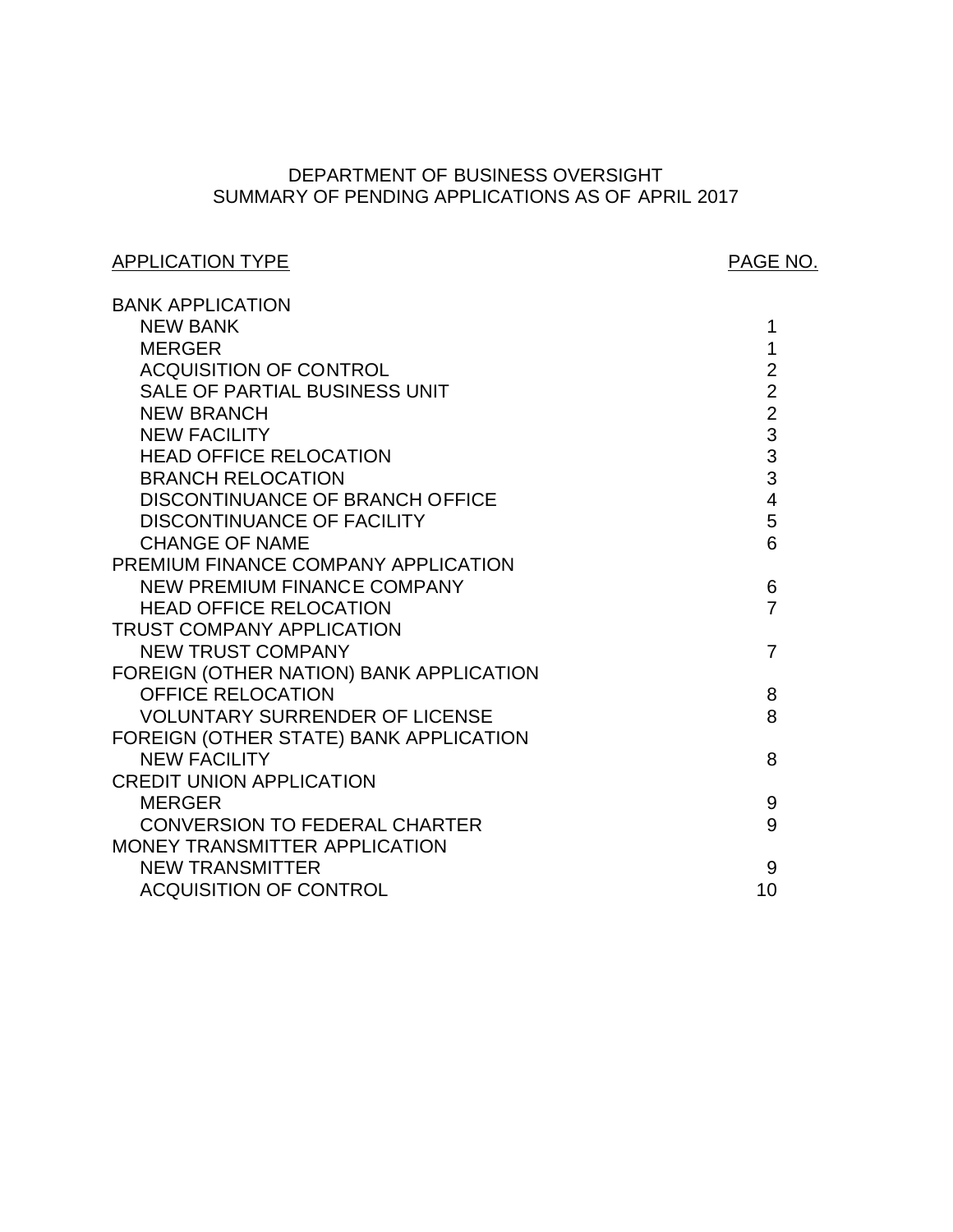### <span id="page-1-0"></span>**NEW BANK**

### **Approved: 2**

 401 West A Street, San Diego, San Diego County Correspondent: Maryam Hamzeh Carpenter & Company 5 Park Plaza, Suite 950, Irvine, CA 92614 ENDEAVOR BANK Filed: 8/12/16 Approved: 3/21/17

 6 Hutton Centre Drive, Santa Ana, Orange County Correspondent: Maryam Hamzeh Carpenter & Company 5 Park Plaza, Suite 950, Irvine, CA 92614 INFINITY BANK Filed: 7/7/16 Application amended: 12/21/16: change of name from SOCAL BANK (Proposed) Approved: 1/24/17

### **MERGER**

**Filed: 1 Effected: 2 Withdrawn: 1** 

 COMMERCE BANK OF TEMECULA VALLEY, Murrieta, to merge with and into ALTAPACIFIC BANK, Santa Rosa Filed: 10/26/16 Approved: 11/22/16 Withdrawn: 4/18/17

 HERITAGE OAKS BANK, Paso Robles, to merge with and into PACIFIC PREMIER BANK, Irvine Filed: 1/31/17 Approved: 3/20/17 Effected: 4/1/17

 UNIBANK, Lynwood, Washington, to merge with and into BANK OF HOPE, Los Angeles, California Filed: 2/24/17

 UNITED BUSINESS BANK, FSB, Oakland, to merge with and into BAY COMMERCIAL BANK, Walnut Creek Filed: 1/23/17 Approved: 4/24/17 Effected: 4/28/17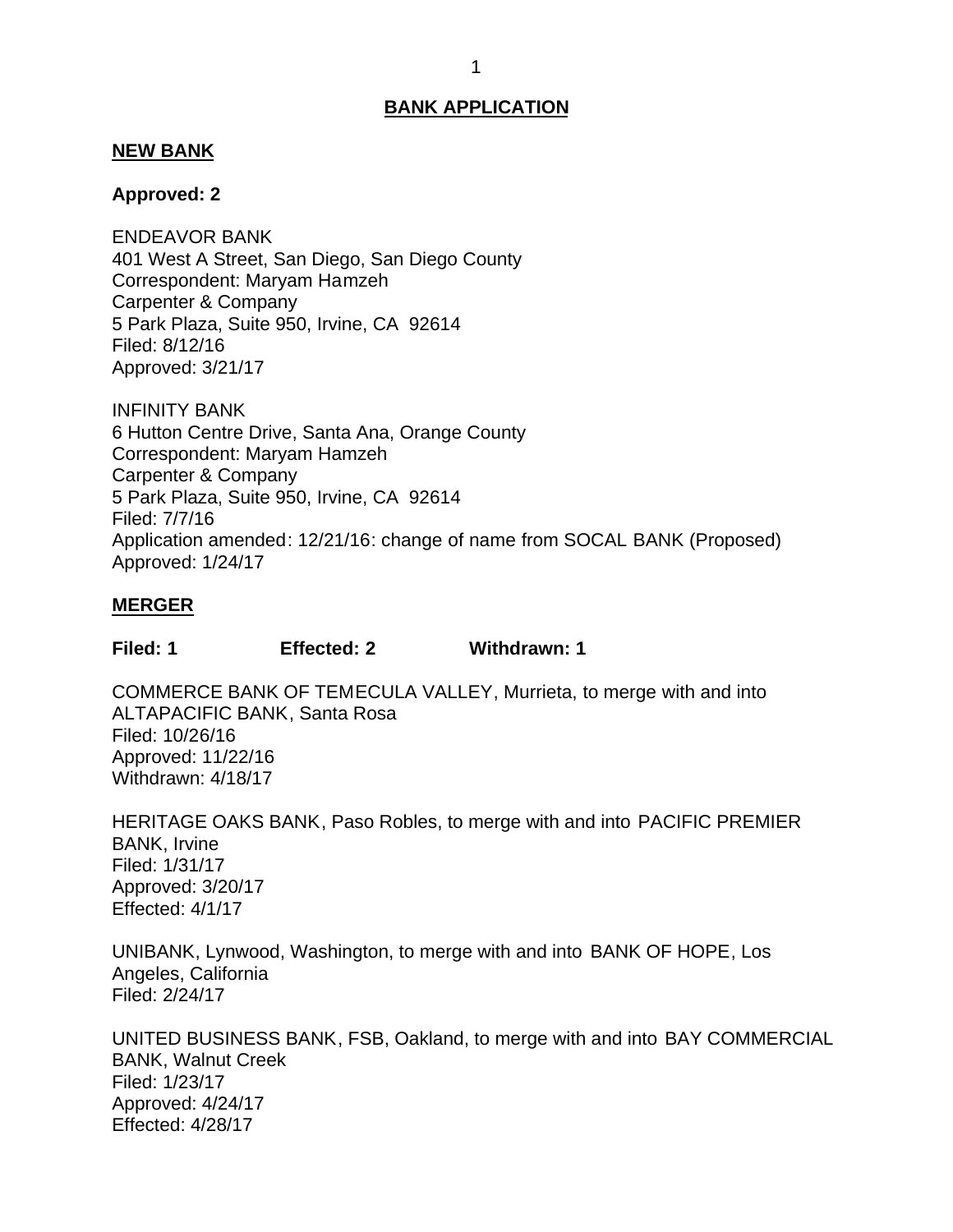# <span id="page-2-0"></span>**ACQUISITION OF CONTROL**

### **Filed: 1 Approved: 2**

 ALAN CHI, to acquire control of CALIFORNIA PACIFIC BANK Filed: 2/14/17 Approved: 4/17/17

 COMMUNITY BANCORP OF SANTA MARIA, to acquire control of COMMUNITY BANK OF SANTA MARIA Filed: 4/19/17

 FEATHER RIVER NEWCO, INC., to acquire control of BANK OF FEATHER RIVER Filed: 3/30/17 Approved: 4/11/17

## **SALE OF PARTIAL BUSINESS UNIT**

### **Approved: 1**

 SUNWEST BANK, Irvine, California, to sell its University Place branch to SOUND COMMUNITY BANK, Seattle, Washington Filed: 1/31/17 Approved: 2/13/17

### **NEW BRANCH**

**No Objection: 2 Opened: 4** 

 CENTRAL VALLEY COMMUNITY BANK 2999 Douglas Boulevard, Roseville, Placer County Opened: 4/24/17

 2164 Royal Ln, Dallas, Dallas County, Texas No Objection: 1/11/17 COMMONWEALTH BUSINESS BANK

 FARMERS & MERCHANTS BANK OF CENTRAL CALIFORNIA 1330 N. Broadway, Walnut Creek, Contra Costa County Opened: 4/3/17

 210-16 Northern Boulevard, Community of Bayside, Borough of Queens, New York No Objection: 12/6/16 PACIFIC CITY BANK

 U.S. METRO BANK 3580 Wilshire Boulevard, Los Angeles, Los Angeles County Opened: 4/3/17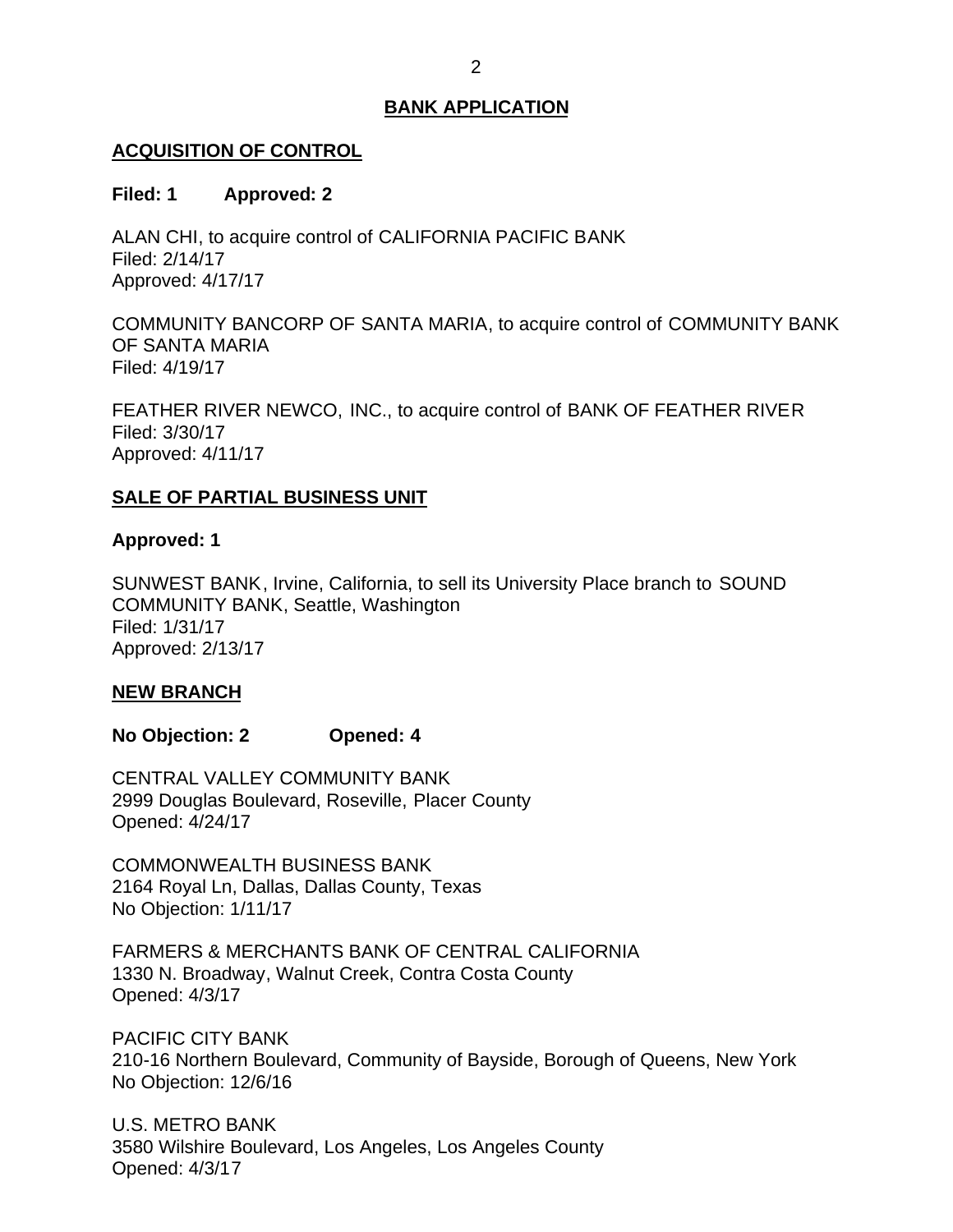### <span id="page-3-0"></span>**NEW BRANCH (continued)**

 510 Woollomes Avenue, Delano, Kern County VALLEY REPUBLIC BANK Opened: 4/17/17

### **NEW FACILITY**

### **Opened: 4**

 FARMERS AND MERCHANTS BANK OF LONG BEACH 1034 Santa Barbara Street, Santa Barbara, Santa Barbara County Opened: 4/24/17

 FRESNO FIRST BANK 7676 N. Palm Avenue, Fresno, Fresno County Opened: 4/3/17

 7484 Upton Court, Castle Rock, Douglas County, Colorado SEACOAST COMMERCE BANK Opened: 4/10/17

 387 Park Avenue South, New York, New York County, New York SILICON VALLEY BANK Opened: 4/17/17

### **HEAD OFFICE RELOCATION**

#### **No Objection: 1**

From 818 West 7<sup>th</sup> Street, to 700 South Flower Street, Los Angeles, Los Angeles No Objection: 10/3/16 CALIFORNIA UNITED BANK **County** 

### **BRANCH RELOCATION**

**No Objection: 1 Effected: 2** 

 From 4600 California Avenue, to 5060 California Avenue, Bakersfield, Kern County No Objection: 4/17/17 CITIZENS BUSINESS BANK

 From 200 South Garfield Avenue, to 330 E. Main Street, Alhambra, Los Angeles EVERTRUST BANK **County** Effected: 4/17/17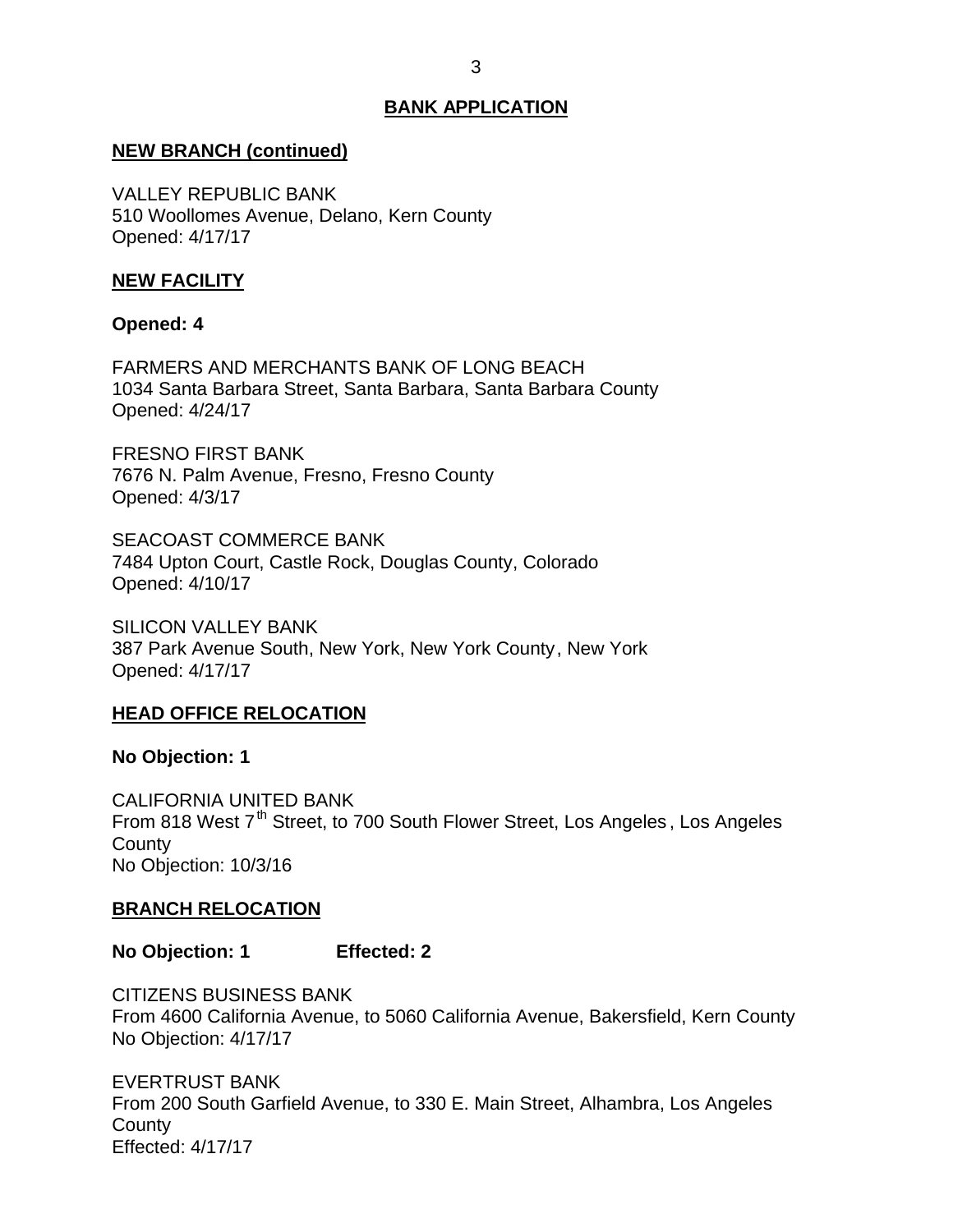### <span id="page-4-0"></span>**BRANCH RELOCATION (continued)**

 From 4510 Executive Drive, to 4370 La Jolla Village Drive, San Diego, San Diego FIRST FOUNDATION BANK **County** Effected: 4/24/17

### **DISCONTINUANCE OF BRANCH OFFICE**

**No Objection: 13 Discontinued: 6** 

 215 Main Street, Fort Lee, Bergen County, New Jersey No Objection: 3/9/17 BANK OF HOPE

BANK OF HOPE

 2124 W. Redondo Beach Boulevard, Torrance, Los Angeles County 255 Parkway Drive, Lincolnshire, Lake County, Illinois No Objection: 3/9/17 Discontinued: 4/28/17

 BANK OF THE WEST 407 Colorado Avenue, Santa Monica, Los Angeles County No Objection: 10/27/16

 BANK OF THE WEST 3888 Stevens Creek Boulevard, San Jose, Santa Clara County No Objection: 4/20/17

 4100 Legacy Drive, Plano, Collin County, Texas No Objection: 3/13/17 CATHAY BANK

 CENTRAL VALLEY COMMUNITY BANK 2339 Gold Meadow Way, Gold River, Sacramento County No Objection: 1/31/17 Discontinued: 4/21/17

CITIZENS BUSINESS BANK

7391 N. Palm Avenue, Fresno, Fresno County

 500 W. Main Street, Visalia, Tulare County No Objection: 4/17/17

 3030 LBJ Freeway, Dallas, Dallas County, Texas No Objection: 1/11/17 COMMONWEALTH BUSINESS BANK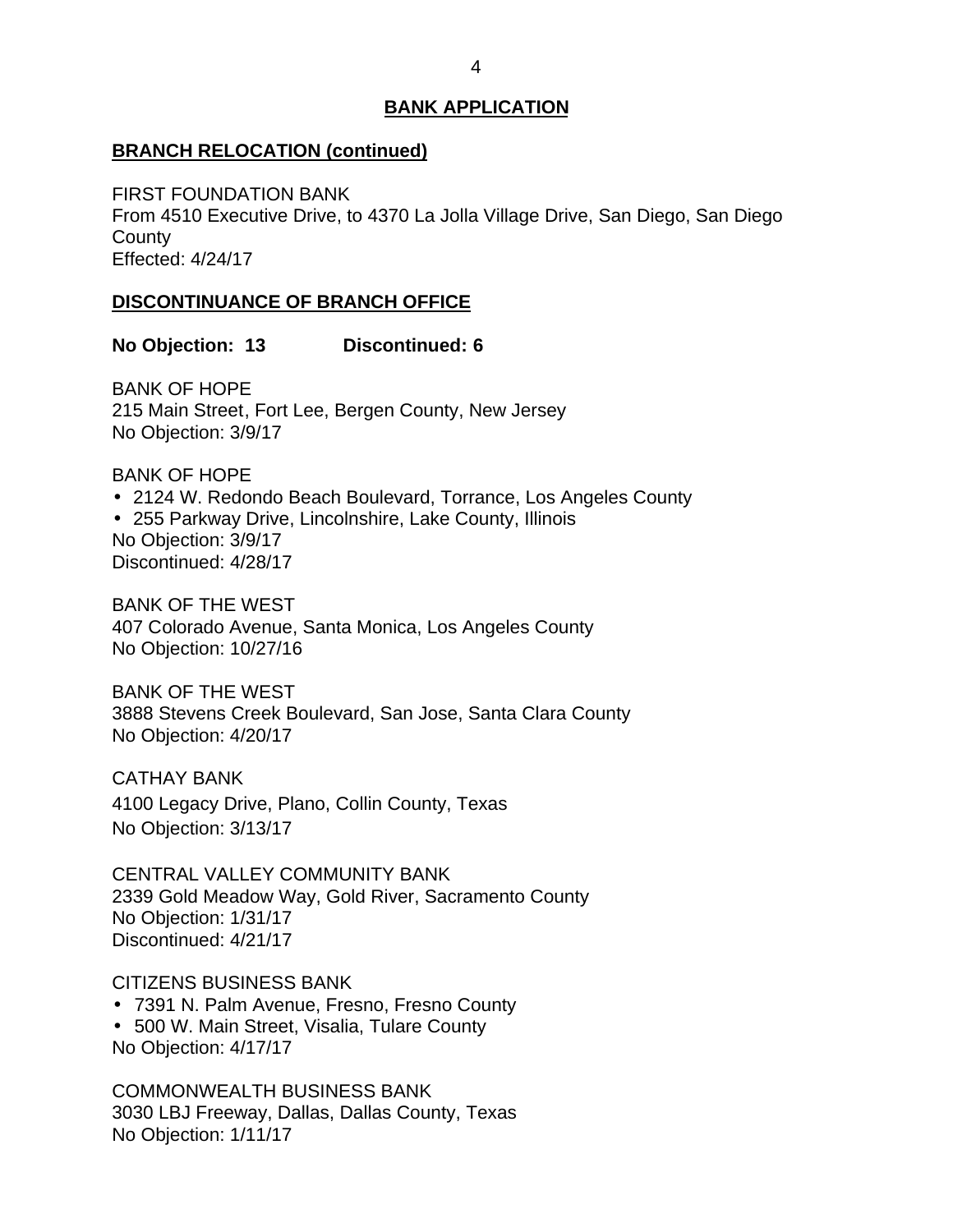#### <span id="page-5-0"></span>**DISCONTINUANCE OF BRANCH OFFICE (Continued)**

 9699 Sierra Avenue, Fontana, San Bernardino County No Objection: 1/24/17 COMMUNITY BANK Discontinued: 4/28/17

 FARMERS & MERCHANTS BANK OF CENTRAL CALIFORNIA 1990 N. California Boulevard, Walnut Creek, Contra Costa County No Objection: 12/14/16 Discontinued: 4/1/17

 1751 Howe Avenue, Sacramento, Sacramento County No Objection: 9/21/16 MECHANICS BANK

 PACIFIC PREMIER BANK 1249 East Katella Avenue, Orange, Orange County No Objection: 11/22/16

678 3<sup>rd</sup> Avenue, Chula Vista, San Diego County No Objection: 3/10/17 SEACOAST COMMERCE BANK

 1760 Challenge Way, Sacramento, Sacramento County No Objection: 4/25/16 TRI COUNTIES BANK

 10037 Combie Road, Auburn, Placer County No Objection: 12/2/16 TRI COUNTIES BANK Discontinued: 4/12/17

 2999 Douglas Boulevard, Roseville, Placer County No Objection: 4/25/17 TRI COUNTIES BANK

 3515 Mt. Diablo Boulevard, Lafayette, Contra Costa County No Objection: 3/13/17 WESTAMERICA BANK

#### **DISCONTINUANCE OF FACILITY**

### **Discontinued: 3**

 4225 Executive Square, San Diego, San Diego County FIRST FOUNDATION BANK Discontinued: 4/21/17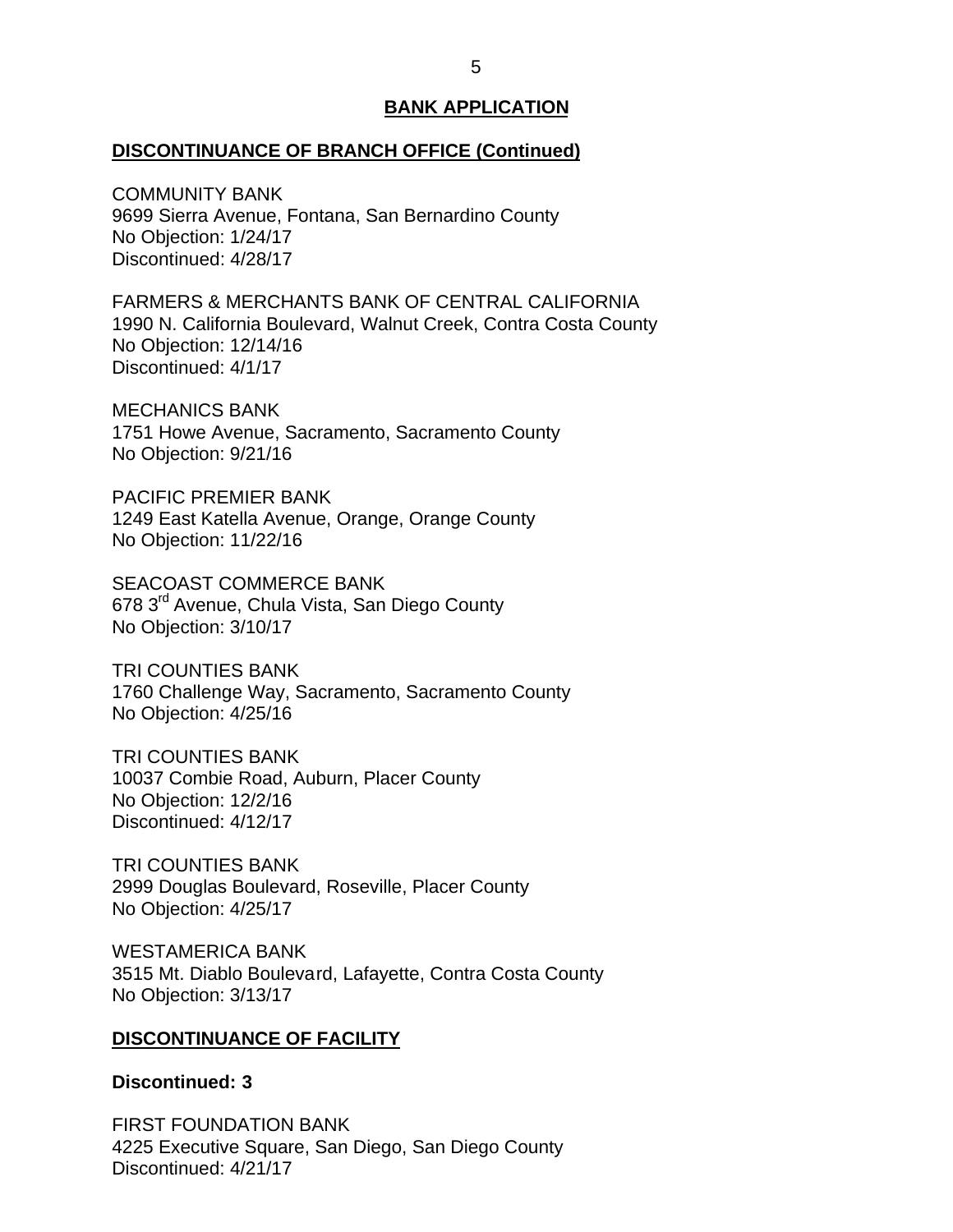# <span id="page-6-0"></span>**DISCONTINUANCE OF FACILITY (continued)**

505 5<sup>th</sup> Avenue, New York, New York County, New York SILICON VALLEY BANK Discontinued: 4/14/17

54 West 40<sup>th</sup> Street, New York, New York County, New York SILICON VALLEY BANK Discontinued: 4/30/17

### **CHANGE OF NAME**

### **Effected: 1**

 Notified: 3/16/17 BAY COMMERCIAL BANK to change its name to UNITED BUSINESS BANK Effected: 4/28/17

# **PREMIUM FINANCE COMPANY APPLICATION**

# **NEW PREMIUM FINANCE COMPANY**

### **Filed: 7 Approved: 2 Withdrawn: 1**

 CAPITAL PREMIUM FUNDING OF CALIFORNIA, INC. 818 West 7<sup>th</sup> Street, Los Angeles, Los Angeles County Filed: 9/14/16

 600 West Broadway, San Diego, San Diego County FARRALONE FINANCIAL CORPORATION Filed: 4/27/17

 MILLENNIUM FINANCE CORP. 660 Newport Center Drive, Newport Beach, Orange County Filed: 4/25/17

 NATIONAL PARTNERS FPCO INC. OF CALIFORNIA 1610 Wynkoop Street, Denver, Denver County, Colorado Filed: 12/27/16

 NEXT WAVE PREMIUM FINANCE, INC. 660 Newport Center Drive, Newport Beach, Orange County Filed: 2/7/17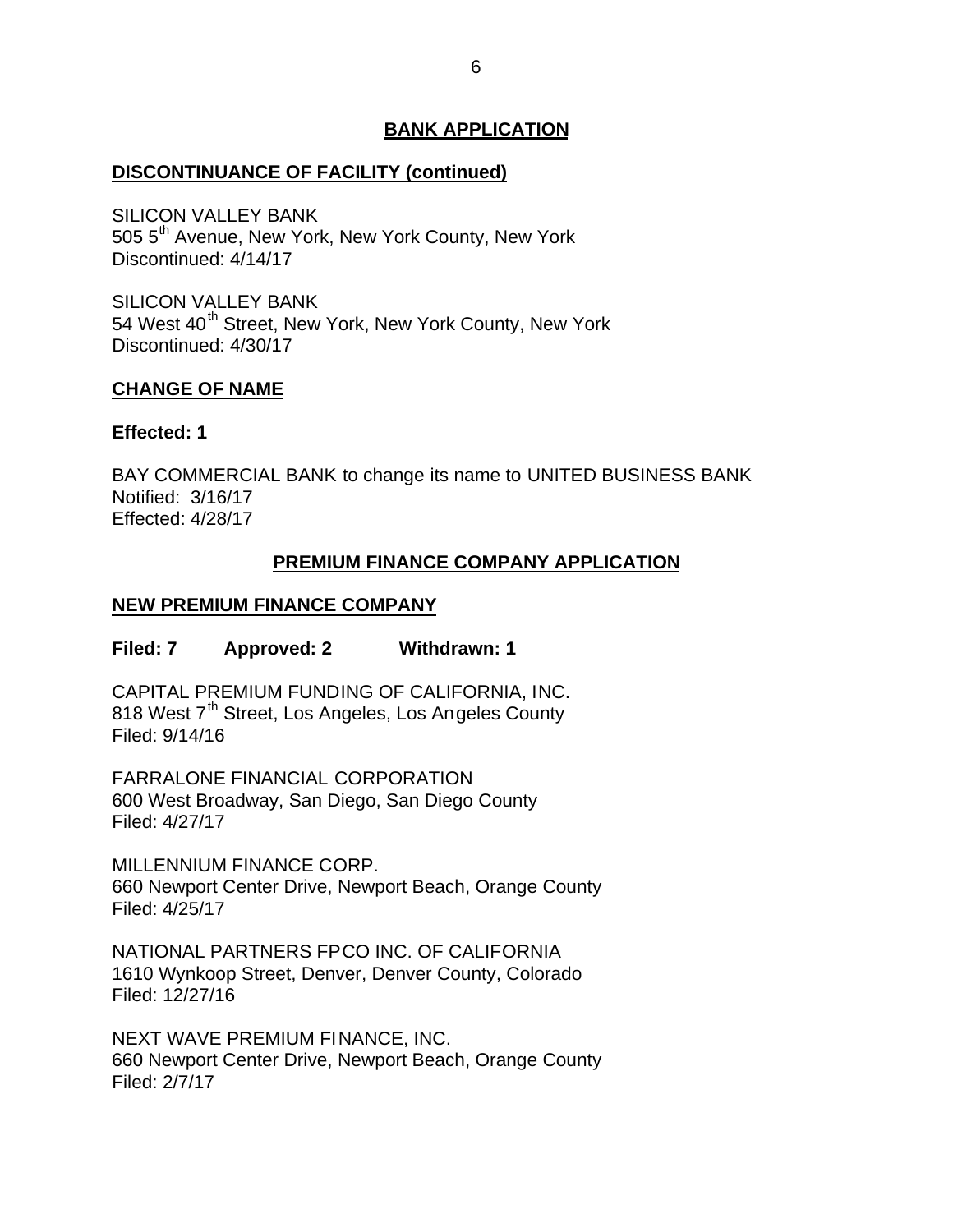# **PREMIUM FINANCE COMPANY APPLICATION**

# <span id="page-7-0"></span> **NEW PREMIUM FINANCE COMPANY (continued)**

 601 E. Glenoaks Boulevard, Glendale, Los Angeles County PRIMEPLAN PREMIUM FINANCING INC. Filed: 8/15/16 Approved: 2/14/17

 RELIANCE PREMIUM FINANCE, INC. 2550 North Hollywood Way, Burbank, Los Angeles County Filed: 9/21/16

 SERVICE PAYMENT PLAN OF CALIFORNIA, INC. 818 West Seventh Street, Los Angeles, Los Angeles County Filed: 1/9/17

 TAFS PREMIUM FINANCE CALIFORNIA, INC. 6200 Canoga Avenue, Woodland Hills, Los Angeles County Filed: 11/28/16 Approved: 3/28/17

 660 Newport Center Drive, Newport Beach, Orange County WESTERN FINANCE COMPANY Filed: 8/28/15 Approved: 3/28/16 Extended: 3/28/17 Withdrawn: 3/28/17

### **HEAD OFFICE RELOCATION**

### **Effected: 1**

 From 600 West Broadway, San Diego, to 660 Newport Center Drive, Newport Beach, PREMIER FINANCING, INC. Orange County Effected: 4/14/17

### **TRUST COMPANY APPLICATION**

### **NEW TRUST COMPANY**

### **Filed: 1**

 BAY AREA TRUST (Proposed) Downtown Palo Alto, Palo Alto, Santa Clara County Filed: 6/9/16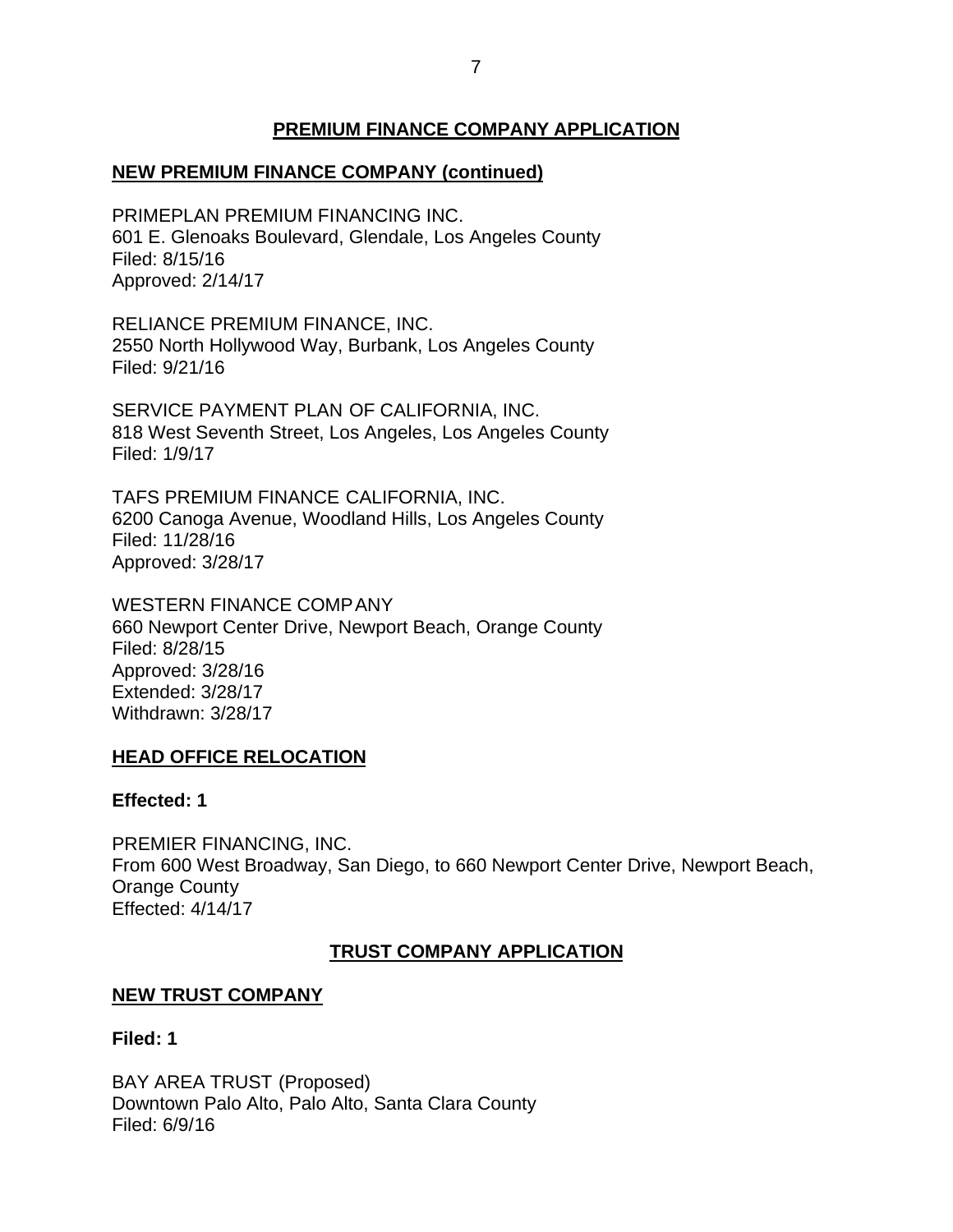# **FOREIGN (OTHER NATION) BANK APPLICATION**

# <span id="page-8-0"></span>**OFFICE RELOCATION**

### **Filed: 1**

 From 18101 Von Karman Avenue, to 19200 Von Karman Avenue, Irvine, Orange SOCIÉTÉ GÉNÉRALE County (Representative Office) Filed: 4/17/17

## **VOLUNTARY SURRENDER OF LICENSE**

### **Effected: 1**

 ROYAL BANK OF CANADA 2 Embarcadero Center, City and County of San Francisco (Representat ive Office) Effected: 4/24/17

# **FOREIGN (OTHER STATE) BANK APPLICATION**

### **NEW FACILITY**

**Filed: 2 No Objection: 3 Opened: 1** 

 472 East Colorado Boulevard, Pasadena, Los Angeles County No Objection: 1/20/17 AMALGAMATED BANK Opened: 4/21/17

 3199E Airport Boulevard, Costa Mesa, Orange County No Objection: 11/28/16 CENTENNIAL BANK

 FIRST BANK FINANCIAL CENTRE 515 S. Flower Street, Los Angeles, Los Angeles County (Facility – Insured Bank) No Objection: 4/2/15

 6301 Beach Boulevard, Buena Park, Orange County (Facility – Insured Bank) No Objection: 1/26/17 FIRST INTERCONTINENTAL BANK

 ROBECO TRUST COMPANY City of Greenbrae, Marin County (Facility – Uninsured Trust Company) Filed: 4/20/15

 STATE STREET GLOBAL ADVISORS TRUST COMPANY Steuart Tower, One Market Street, City and County of San Francisco (Facility – Uninsured Trust Company) Filed: 4/5/17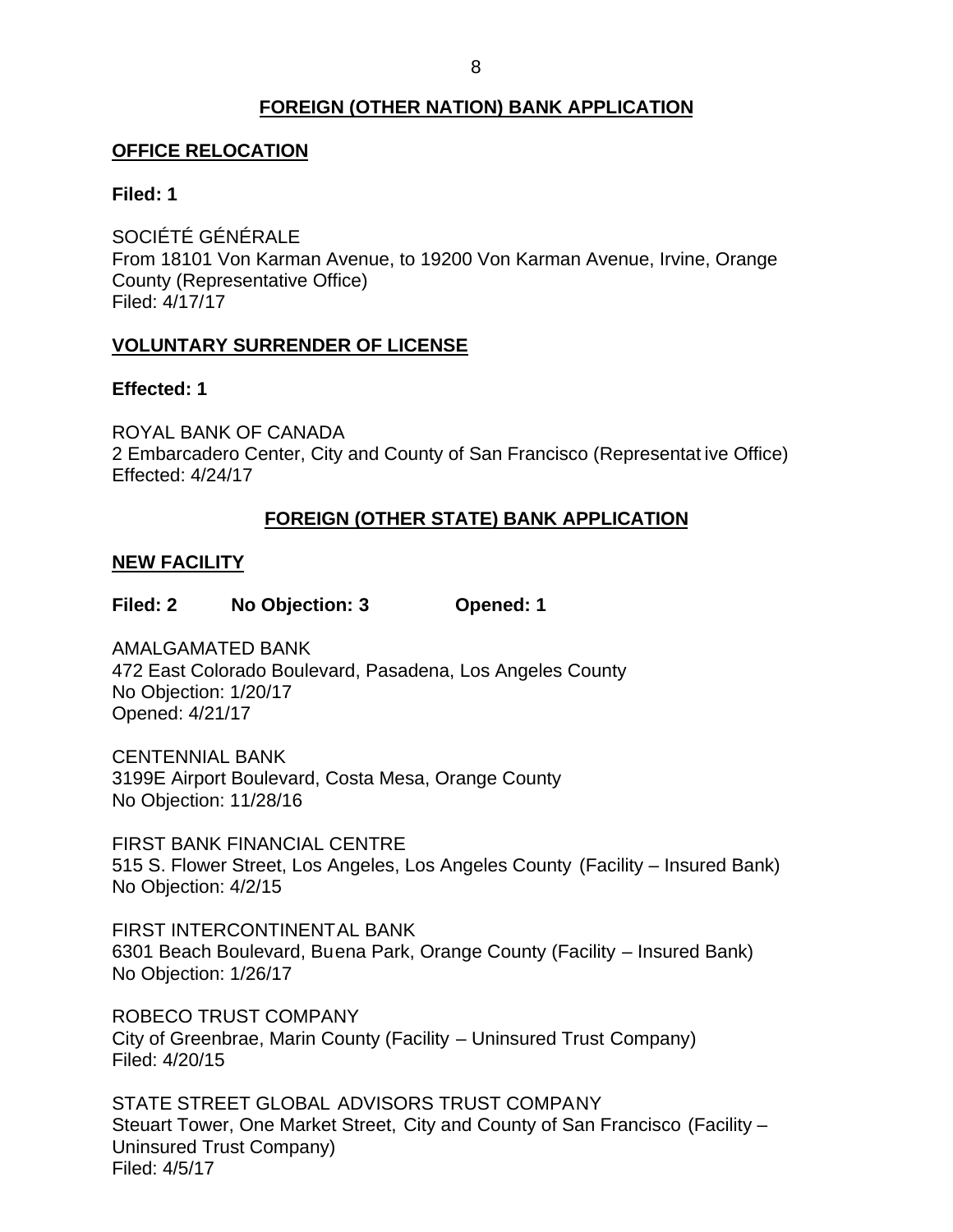# **CREDIT UNION APPLICATION**

### <span id="page-9-0"></span>**MERGER**

### **Filed: 1**

 MUSICIANS' INTERGUILD CREDIT UNION, Hollywood, to merge with and into SAG- AFTRA FEDERAL CREDIT UNION, Burbank Filed: 4/10/17

## **CONVERSION TO FEDERAL CHARTER**

### **Effected: 1**

 FIREFIGHTERS FIRST CREDIT UNION, Los Angeles, to convert to federal charter Filed: 6/2/15 Approved: 11/12/15 Effected: 4/26/17

### **MONEY TRANSMITTER APPLICATION**

### **NEW TRANSMITTER**

### **Filed: 12 Approved: 2**

ALIGN COMMERCE PAYMENTS INC. Filed: 4/14/17

 ALIPAY US, INC. Filed: 3/18/15

BANNOCKBURN GLOBAL FOREX, LLC Filed: 12/21/16

BILL.COM Filed: 4/2/15 Approved: 8/4/15

BILLMO LLC Filed: 9/29/16

 ENVIOS DE VALORES LA NACIONAL CORP. Filed: 4/5/17

HSI USA INC. Filed: 6/6/16

INTERCAMBIO EXPRESS, INC. Filed: 11/9/16